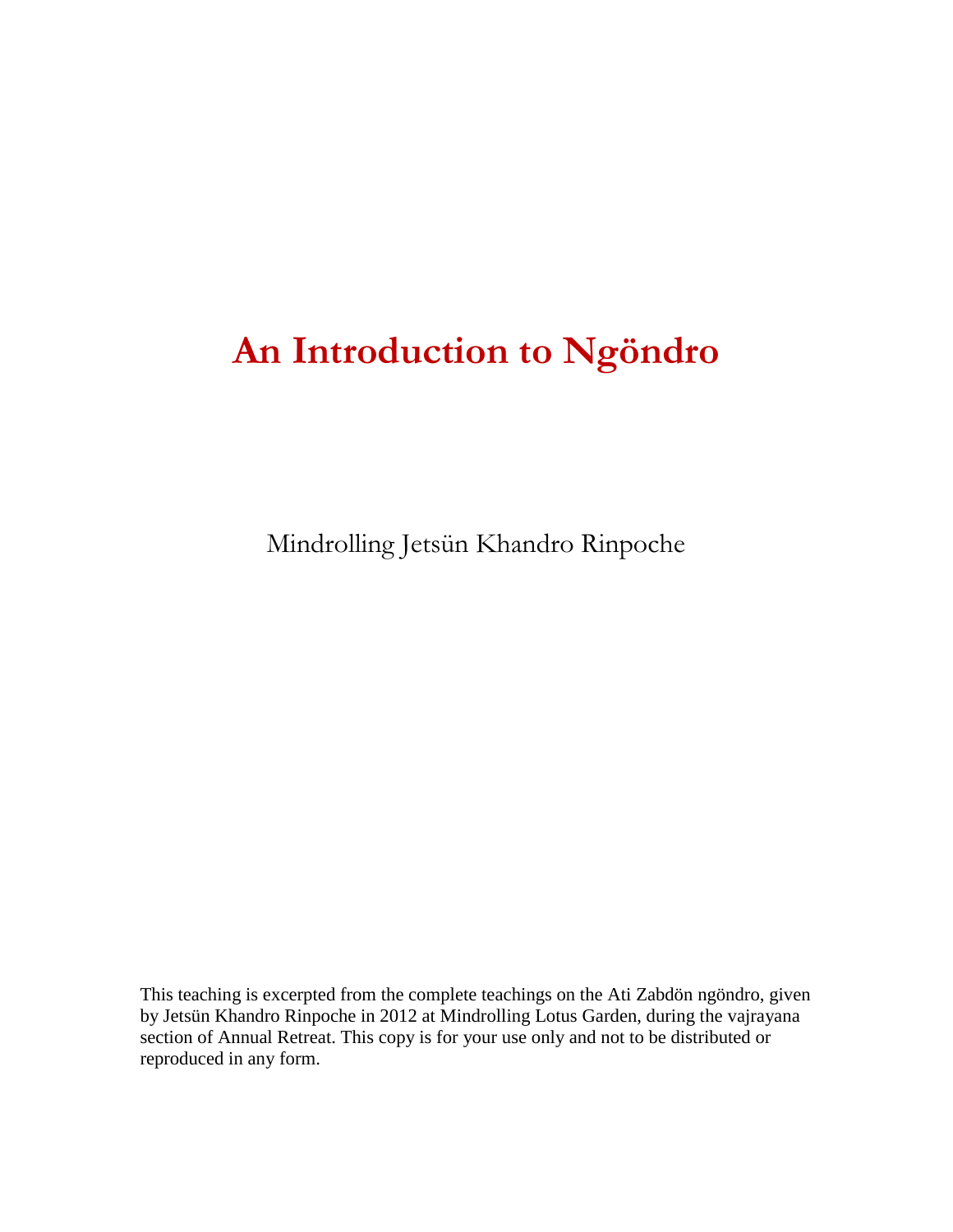# **An Introduction to Ngöndro**

Many practitioners are now doing ngöndro very dedicatedly or are inspired to begin the ngöndro practices. Therefore, to provide a strong foundation for your practices and an understanding of just how important ngöndro is, this is a good time to refer to the Ati Zabdön commentary on ngöndro.

The name of the liturgy and root text is *Ati Zabdön*, "The Profound Essence." This cycle of teachings and transmissions is more formally designated *Ati Zabdön Ngöndro*. One could do a shorter commentary on working with ngöndro. Sometimes being simpler is good; it may bring more confidence and courage to engage in the practices. On the negative side, you may then come up with a lot of notions or "rumors" about ngöndro. So here we will touch on many, if not all, of the main headings and details of the practices known as ngöndro, or "preliminaries."

#### **NGÖNDRO: THE FOUNDATION OF VAJRAYANA**

Preliminaries usually refer to things that precede. However there seem to be many different ideas about this term. Some of you write to me to say that you stopped doing ngöndro and now you want to "go back"—as if to say back to basics, as if the preliminaries were like going back to the kindergarten level of vajrayana. Instead, the preliminaries should be seen as the "leaders," giving direction to your whole vajrayana path of practice. This is the way the great masters related to ngöndro.

Kyabje Trulshik Rinpoche, for example, even in his eighties, never went a day without doing the ngöndro practices. The last scolding *I* got from Rinpoche was for not doing enough prostrations. After I told him I was doing fifty prostrations a day, he said that he was doing 100. [Rinpoche laughs.] It was the same with the other great masters. Kyabje Tenga Rinpoche, even after losing his limbs, never went a day without doing ngöndro practices. Kyabje Dilgo Khyentse Rinpoche kept ngöndro as his daily practice right up to the end of his life. And Kyabje Trichen Rinpoche, even when he couldn't walk, still kept ngöndro as his main practice.

This is the way ngöndro is traditionally seen—not as a prelude to other practices or something to get over with quickly. As Patrul Rinpoche says, ngöndro is the very foundation of vajrayana practices. It is extremely important to understand how the powerful methods of the preliminary practices bring about a much more realistic approach to severing our delusions, and how, beyond just visualizing and reciting, they enable us to actually *realize* the view of mahayana.

The journey into vajrayana can only be made through a direct understanding and actual realization of the mahayana view.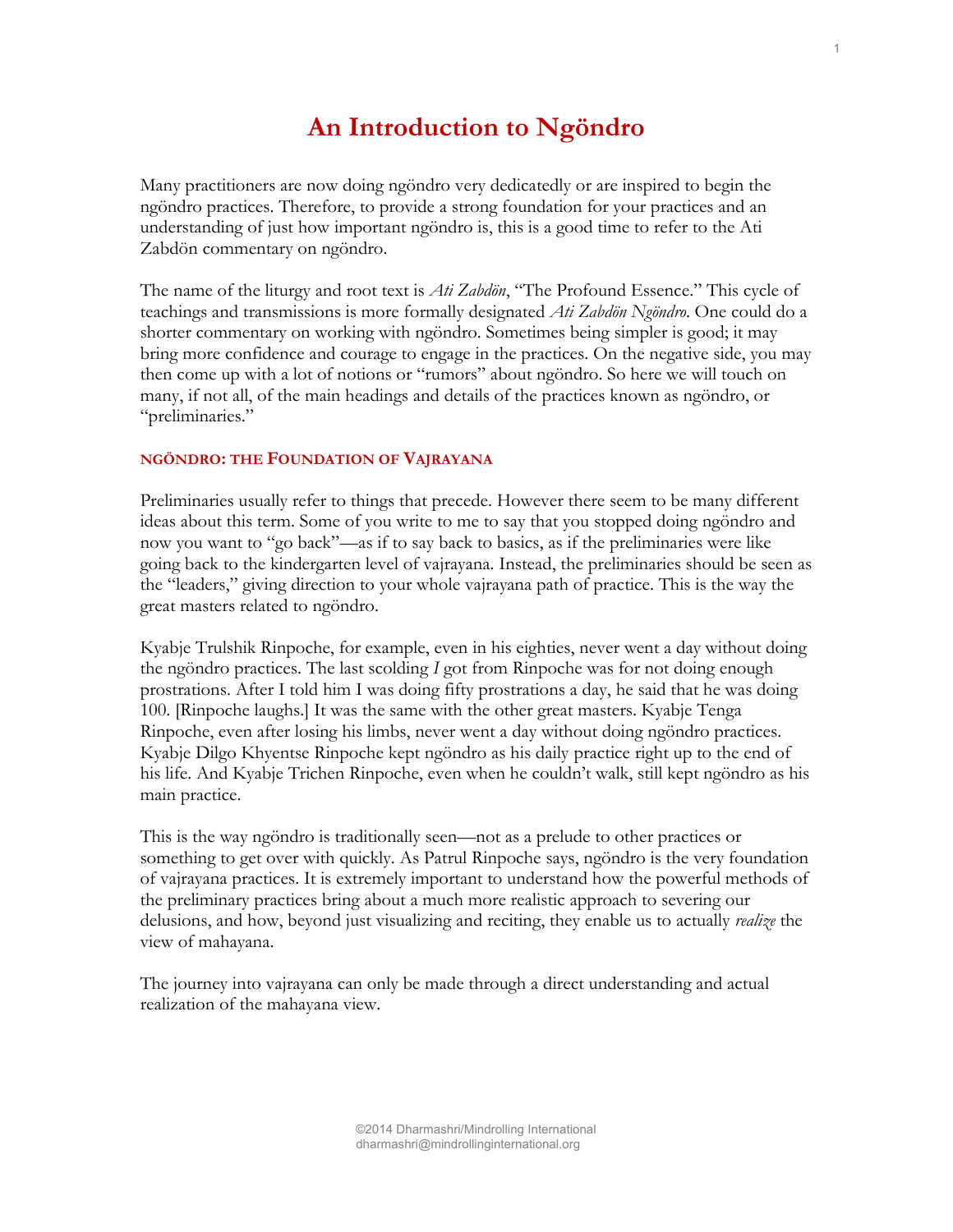# **Vajrayana and the Mahayana View**

The Mahayana emphasizes the need to understand the complete nature of all phenomena. It is a view of "wholeness."

Ordinarily, the mind merely connects with appearances: the appearance of forms, sounds, thoughts, feelings, and so on. We then make assumptions based on *how* things appear, how they sound, how they feel. This is a very subtle moment: this moment of grasping at some impression, clinging to it, and in that grasping and clinging, immediately articulating an assumption.

Simply put: you do not take time to fully understand what you see, hear, think, or feel. Your understanding arises from fleeting moments that can only produce assumptions, all of which are based on what you stand to gain or lose in the moment. This builds up sediments of deluded perception, through which you cannot see things clearly.

It is not the sights, sounds, thoughts, and feelings that are deluded; *you* create delusions, through the speed of making biased assumptions. When the mind has no time to open up to the wholeness, or completeness, of appearances, the sediment of delusion settles into "good" and "bad" assumptions. And at that point, every form, sound, thought, and other sensation you relate is dominated by ego's personal preferences and convenience.

# **The Power of Perception**

#### *To understand vajrayana, know that we are talking about perception.*

What is meant by the "complete" nature of perception? What makes a sound or thought "whole"? Are they merely what you imagine them to be, or is there more to it? A very traditional analogy is this: When someone comes to you with a complaint, are you able to really appreciate the whole story—whether you like that person or not? A wise person will listen to the whole story and give an unbiased judgment in the situation. Any judgment based merely on appearances is an ignorantly made judgment, and any decision will be very biased or partial. This example applies to the habitual ways we relate to everything we see, hear, and think.

Our judgments and opinions about appearances are very powerful, in that they become causes that bring about effects. The karma we create builds a sphere of experience for ourselves and for the world at large. Karma is *propelled* by our opinions and judgments, and when those opinions and judgments are not sane, they bring about negative karma.

No one intends to create negative karma. But a mind that does not perceive things sanely, or wholly, churns out unending amounts of karma. And karma dominated by ego's biased views, preferences, and conveniences becomes negative karma—simply by not seeing things clearly and completely.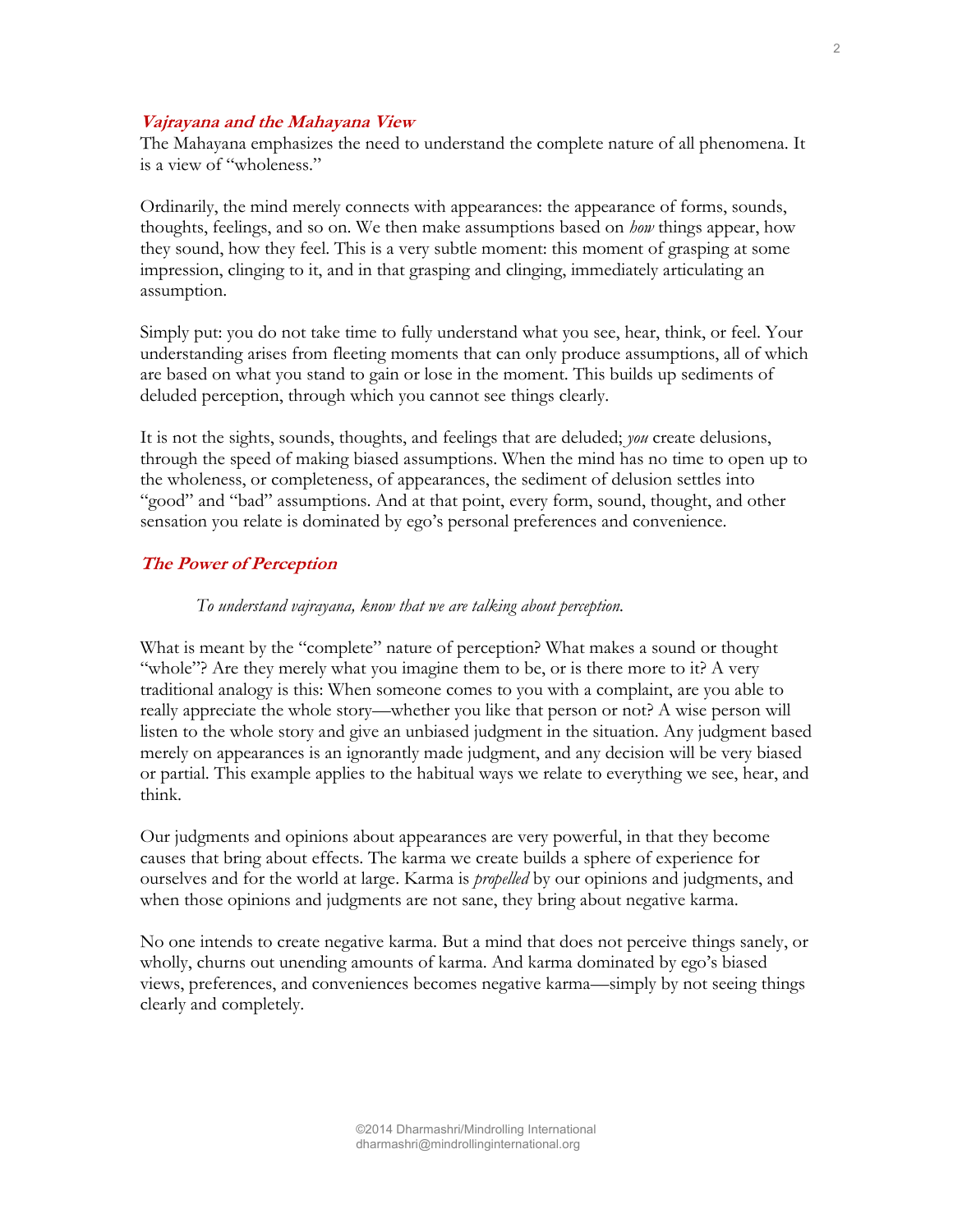# **Seeing Things as They Are**

The Mahayana trains one in clear seeing using the hinayana approach of self-discipline and taming the mind—together with the mahayana motivation of compassion. In the mahayana, it is through compassion towards all sentient beings that one sees things more clearly. The vajrayana approach is to relate to things more clearly by seeing them as they are.

The vajrayana says: You are relating to things at every moment. Why not relate to them completely and wholly from the start by seeing things as they are? But for this to happen, the vajrayana must build upon a strong foundation of hinayana discipline and mahayana compassion, and a fuller understanding of the nature of self and phenomena.

This comes back to the mahayana view and madhyamika teachings on emptiness. A mind working with the emptiness nature of self and phenomena should not only be able to *think* about emptiness, it should be able to manifest confidence in that view in relating to all phenomena.

# **In Theory and in Practice**

One cannot just say, "All phenomena are empty by nature; they're just projections of my mind and this perceiving mind, itself, is empty." Knowing this in theory, you should be able to walk out and relate to everything from that perspective, including your own mind. And then—seeing the nature of the perceiving mind, itself, to be empty—you should be able to relate to your own craving and grasping.

Actualization of the mahayana and madhyamika view in postmeditation comes from actualization in study and meditation. A very good bridge between theory and full engagement is the "Seven Branch Offering Prayer." Similarly the ngöndro practices and, later, the creation stages of vajrayana are a bridge between intellectual understanding and its actualization in postmeditation. Their actual meeting ground is in the methods of visualization and recitation. By fully engaging the body, speech, and mind, the vajrayana methods allow you to challenge your understanding of the emptiness of self and phenomena.

This is the purpose of the practices of ngöndro.

#### **THE TRADITION OF NGÖNDRO**

The tradition of ngöndro is connected to the *terma* tradition of Padmasambhava, who came from India to teach Buddhism in Tibet. His teachings there were so numerous that some of them had to be hidden, to be discovered at a later time. They were then transmitted by manifestations of Guru Rinpoche, himself, or his twenty-five principle disciples, who were also great accomplished beings. These teachings became known as terma, or "treasure teachings."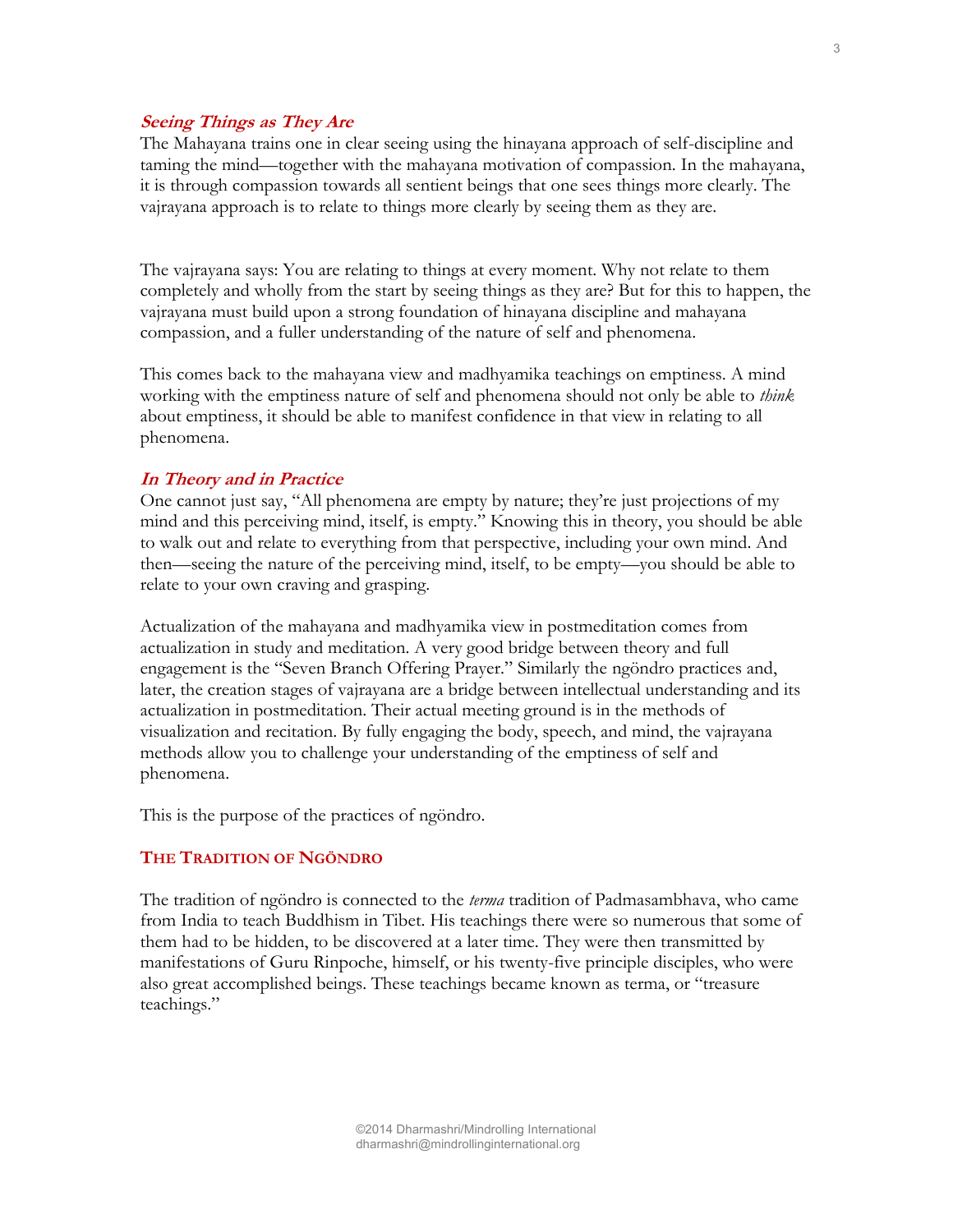Each terma teaching that is discovered becomes a whole cycle of teachings, with its own principle deity. For example, there are deities for terma based on Chenrezig, Manjushri, Vajrayogini, Chakrasamvara, and Vajrakilaya—all ultimately gathered into the single essence of Vajrasattva. And each cycle of terma teachings further comprises three stages: its own preliminaries; a main body of creation and completion instructions; and concluding practices of mahamudra and mahasandhi, or dzogchen, the teachings on actually realizing the nature of mind.

# **The Many Kinds of Ngöndro**

For as many treasure teachings and individual deities there are, there are that many diverse ngöndros. These days people may just say "Kagyu ngöndro" or "Nyingma ngöndro." But within the Kagyu tradition, there are many classifications and lineages, and each of these lineages has its own general and specific ngöndros. For example, there is the general ngöndro done in the Takpo Kagyu lineage, as well as specific ngöndros from the Vajrayogini and Chakrasamvara cycles of that lineage.

So, even though we've gotten used to it, it is never right to just say "Kagyu ngöndro." If you were to say this to traditional teachers, they would be confused and ask, "Which Kagyu ngöndro?" Then *you* would be confused, because you didn't know there was more than one. In learning about ngöndro, these are important things to know.

It is also important to know *which* ngöndro you are doing. [Rinpoche laughs.] Some of you do practices without even knowing their names. For example, the "Kagyu ngöndro" that some of you have happens to be the general ngöndro of Takpo Kagyu lineage.

A "general" ngöndro is so-called because the preliminaries are not done just once in your life. The general ngöndro is done to prepare your body, speech, and mind to become a suitable vessel for the vajrayana teachings. Those of you doing a general ngöndro would then receive transmissions for the *sampannakrama* and *utpattikrama* practices: the Rigdzin Thugthig, for example; or Vajrayogini; or Thugje Chenpo, the Great Compassionate One. Since each of these cycles of teachings has its own ngöndro, there isn't actually time to do much else in life. [Rinpoche laughs.] That's how you should see it!

As with each major school or lineage, there are many Nyingma ngöndros, both general and specific: for example, the Dudjom Tersar Ngöndro and the core Nyingma preliminaries known as *Nyingthik* ngöndro: the quintessence of the mahasandhi practices.

The ngöndro we are studying and practicing here is the Ati Zabdon ngöndro. Ati Zabdon is the profound essence of Ati Yoga, and the foundation ngöndro for all practitioners wishing to engage in the realization of the dzogchen transmissions. Its main deity is Vajrasattva, which is commonly the yidam practice of this sangha.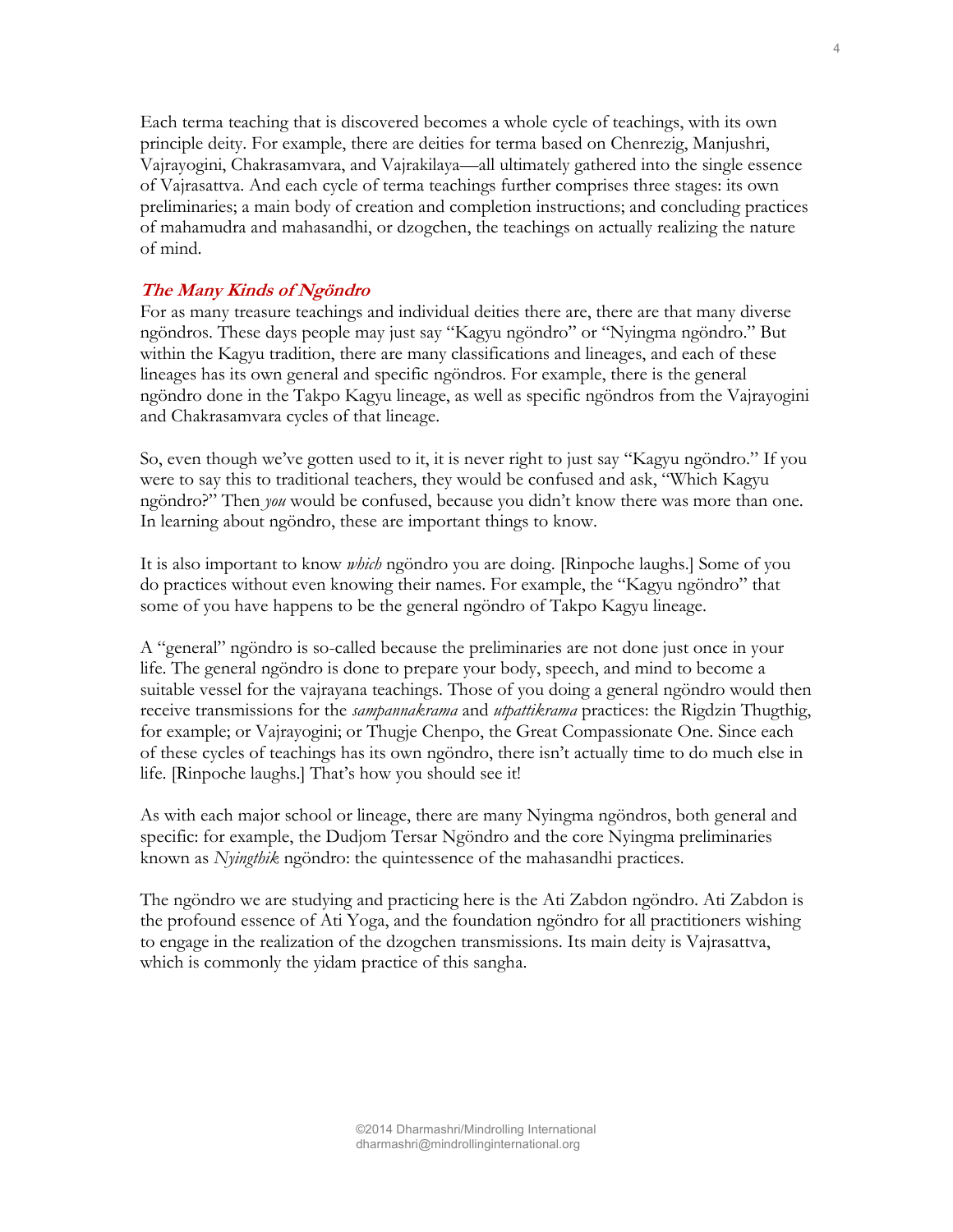Of course, if you prefer a different ngöndro, that's fine. The structure of these ngöndros is always the same. And these particular teachings are applicable to all the various ngöndros: Ati Zabdon, Kagyu, Longchen Nyinthig, and so on. Since the view is similar, the only differences would be in the wording of the liturgies and the visualization of the central figure. So if you have been doing a particular ngöndro, don't change. If you haven't started ngöndro, you have a choice—but don't change halfway through or let an emotional mind make your decision.

What must permeate *any* ngöndro practice is the essence.

# **The Five Ngöndro Practices**

In essence, the five practices known as ngöndro, or preliminaries, are as follows: (1) being able to surrender to the qualities of the Three Jewels; (2) generation of the pristine bodhichitta that gives direction to your path of practice; (3) understanding the importance of recognizing your inherent Buddha nature; (4) being able to truly manifest nonattachment to self and phenomena; and (5) absolute confidence in the "nature as is." These are the essential aspects of the five preliminary practices:

(1-2) Taking refuge and generating bodhichitta are the first and second ngöndro practices, done together with prostrations. But beyond just "taking refuge" or "doing prostrations," we are talking about actually recognizing and filling the mind with the pure qualities of the Buddha, dharma, and sangha. The bodhichitta practice then gives direction to the path of practice.

(3) Vajrasattva practice is all about gaining confidence in one's basic goodness, or Buddha nature. Without recognizing the inherent Buddha nature, there is no purpose to the path of Buddhist practices at all. When confidence in the Buddha nature arises, then…

(4) Mandala is a way to test and challenge yourself. Just how much freedom from grasping to phenomena and self have you truly accomplished?

(5) Guru yoga, ultimately, is about being so certain of the "nature as is" that you no longer rely on any references. You are established in the confidence of knowing that all phenomena are nothing other than projections of your mind. This takes you into the essence of the vajrayana creation stage: the *kyerim*, or *utpatti,* practices.

In this way, the preliminaries should be seen as giving direction to your path of practice—a path grounded on the two essential qualities of devotion and bodhichitta.

#### **Two Essential Qualities: Devotion and Bodhichitta**

 *Where there is devotion, there is enlightenment. Where there is no devotion, there is no enlightenment. It's as simple as that.*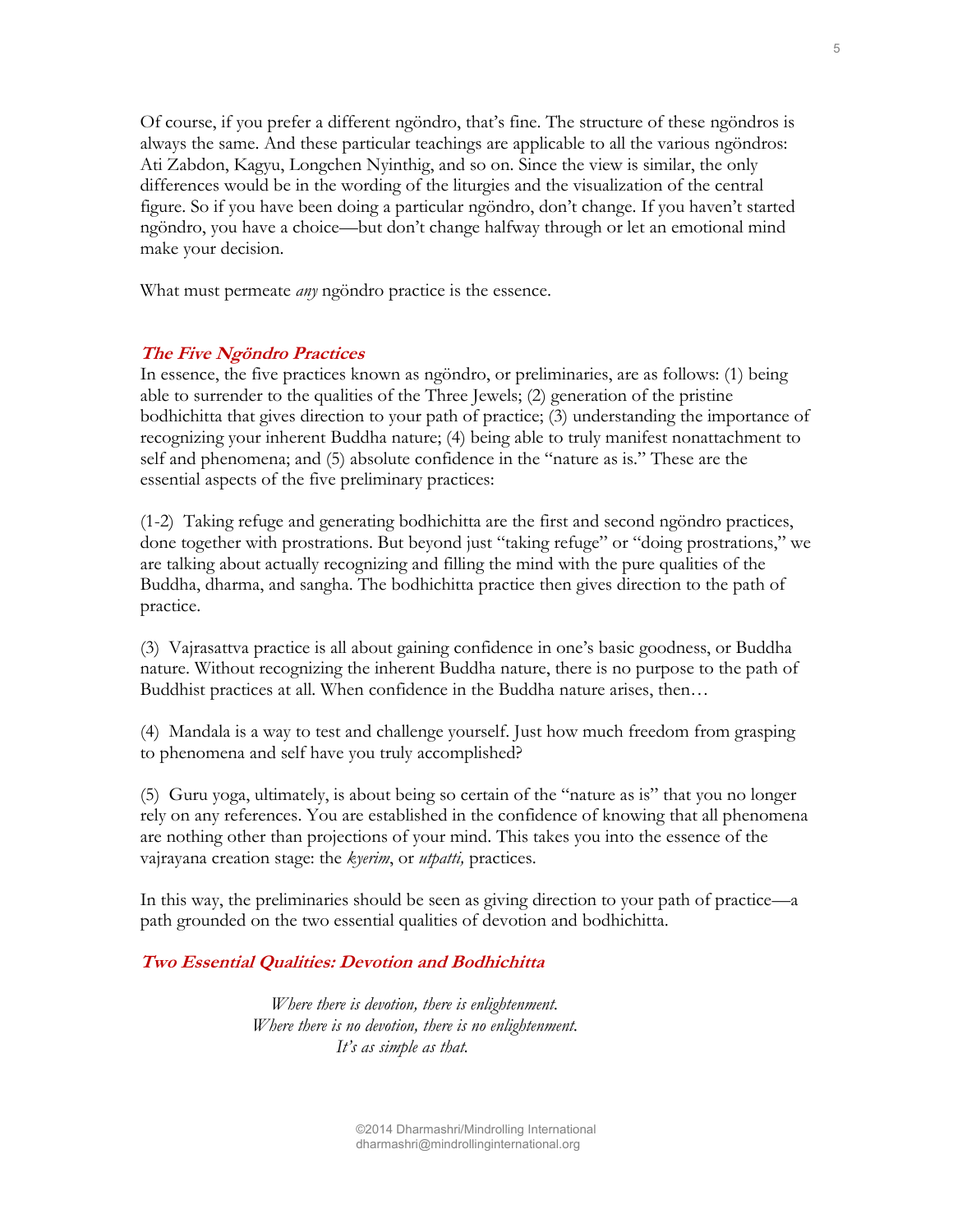[Before receiving transmission for any ngöndro and entering the path of the practices, a vajrayana practitioner must generate two essential qualities.] The first is the generation of devotion. All of us have benefitted so much from the teachings arising from the kindness and wisdom of the Buddha, and from the various lineage masters visualized in front of us. In the Ati Zabdon ngöndro, visualize the presence of all these gurus embodied in the single essence of Vajrasattva and generate strong devotion.

Devotion is best expressed in the form of a homage; and a homage is best expressed as the strong determination to truly work with one's own mind to transform this precious human existence into a vehicle of liberation from delusion for oneself and others.

Through that devotion, generate the second essential quality, which is bodhichitta: the strong intention to make every effort on the path of realization to be for the single purpose of liberating all sentient beings from suffering.

In this way generate the two essential qualities of devotion and bodhichitta.

# **THE VAJRAYANA PATH**

Now, although the most important aspect of any practice is the essence, nevertheless there is much to learn and understand about ngöndro—even *why* we do it. There are also many details, especially as we go through the commentary.

There are short, medium, and longer commentaries on the Ati Zabdon ngöndro by Terdag Lingpa and Lochen Dharmashri. This particular one is of middling length and contains many of the details of the lengthier texts. Without going into all the details, we cannot *not* mention some of them.

Sometimes you all become very tired of the details. But details are important, especially as a generation of future teachers is coming up. If no one else knows the details, at least they must know them. Otherwise, you will begin to modify, or "water down," the classical texts. And that should not happen.

On the other hand, many of you begin ngöndro with great inspiration—and many of you have done very well. But, in many cases that inspiration *does* hit a wall. This wall, or impediment, seems to be hit when you encounter the details of the practices. There are so many things to visualize, so many ways to think. And then there is the western culture, which tends to relate to dharma instructions like a kind of manual, which is a very wrong approach.

The details of the practices should not be seen as technical tools for methodically building some sort of structure. It is not about building; instead, try to relate to the practices as the creation of a beautiful garden.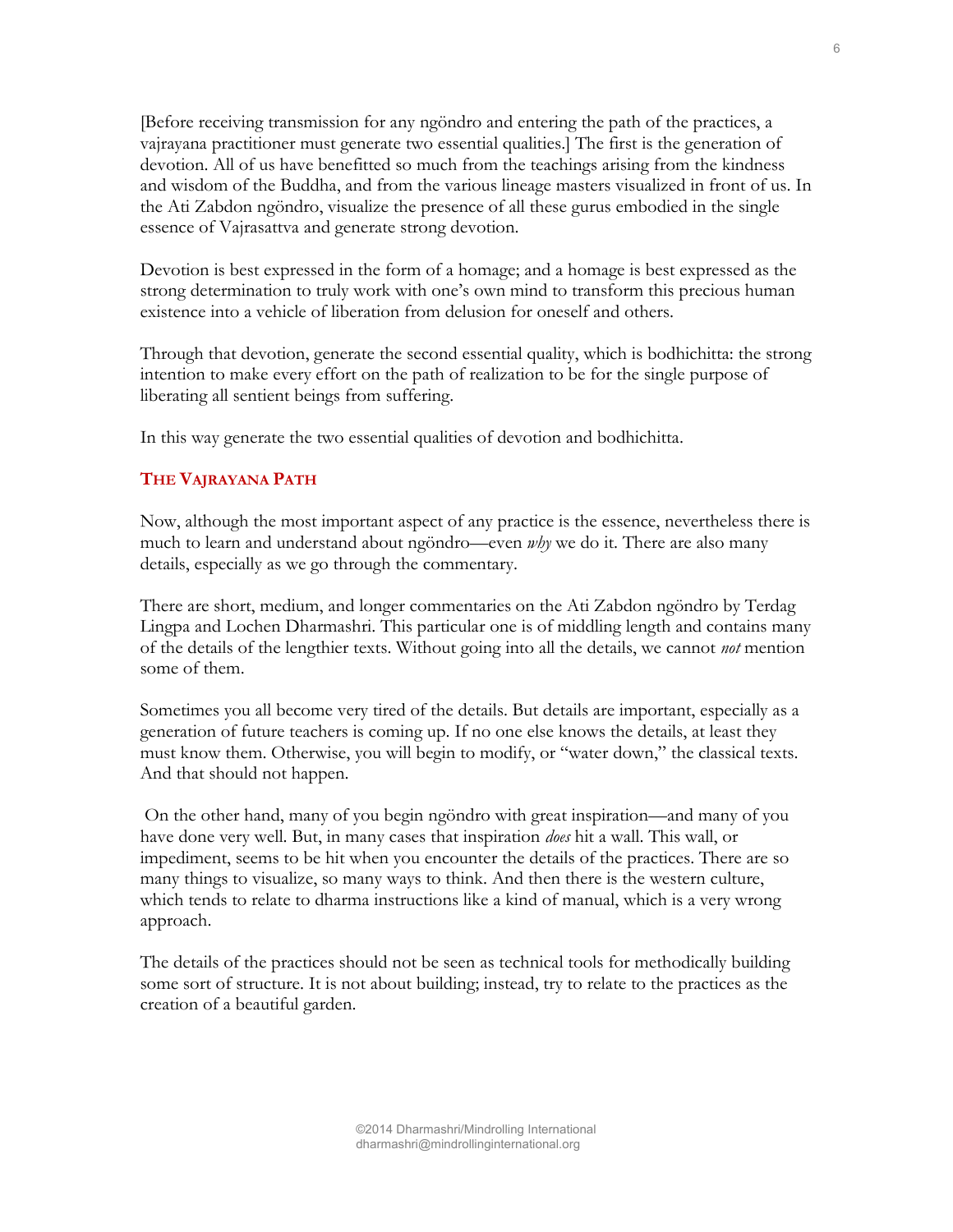# **Like a Beautiful Garden…**

If you want to create a beautiful garden, you can't become too technical about it. Some people design gardens that look terrible. Why? Because they're too meticulous and precise about everything; every suggestion—three flowers, four flowers, one shrub—is taken very literally. But no matter how hard they try, their gardens never give a sense of having the freedom to grow or blossom on their own.

Details are important; but always look at everything as a beautiful garden with its own natural growth. This way you see many details collectively. There's a difference between seeing things collectively and being so meticulous about details that you can't see the whole. If you just look at a flower here, a shrub there, you will never see fullness of a beautiful garden.

In the same way, there are many details to learn and understand when you study the dharma. The precision of the details is important. But when you take that information into meditation, do it more pervasively and allow for the fullness of growth in the sphere of your mind. A whole mind is like a beautiful garden.

# **You Can Do This**

Your mind's ability to hold a vast number of details is naturally ingrained. In the dining pavilion, for example, you all eat your meals without missing a beat about who's coming and going, what they're eating, and whether or not you should have gotten that. You listen to people, make polite conversation, and respond to questions—all the while, liking and disliking, planning, and wondering. Your senses are *used* to taking in hundreds of things at the same time. When you get bogged down in details, think of this analogy.

You can do this. One mantra, one visualization, some lights going in or out—these are simple things. The rest is just resistance. Your ngöndro practice isn't a unique experience; you are just replacing what you usually do with something you are not used to doing. Instead of being discouraged, try to see the wholeness of the practice.

With the attitude of studying, learning, and practicing carefully, retain your enthusiasm and bring a mind like a beautiful garden to the practices of ngöndro.

# **Not Being Deterred**

Modern meditators seem to imagine they can bring fruition to the path of the Buddhist teachings through intellect alone. Then come the practices of vajrayana!

During the preliminary practices, one often encounters certain obstacles to dedicating oneself to the practices fully. And those are the *best* times to look into yourself and see how far you have actually come with the mahayana view.

What you may see is, on one hand, a very big head filled with information about the emptiness of self and phenomena. On the other hand, you're having difficulty doing the few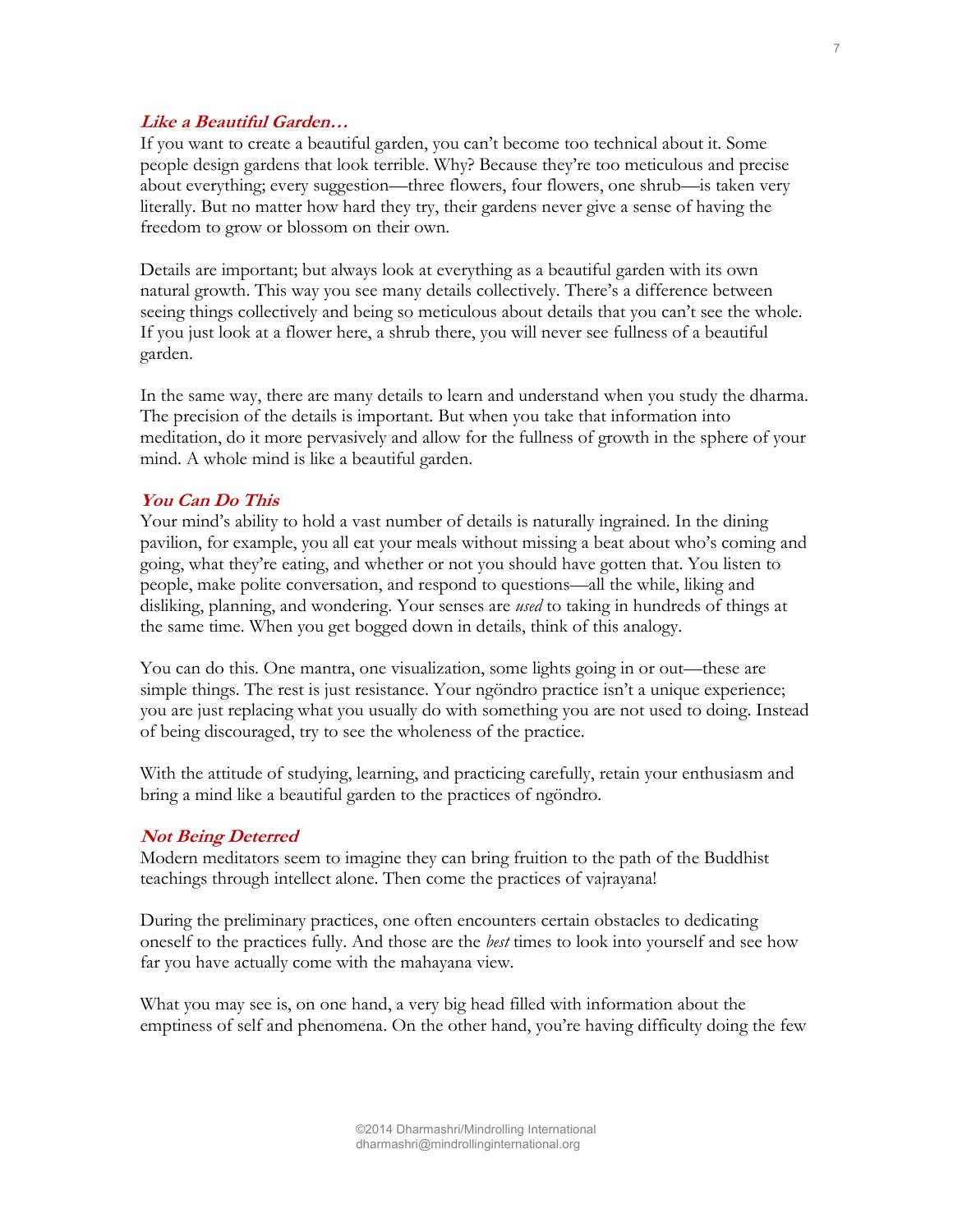prostrations you've "contracted" to do each day. Fifty becomes a terrible number, 100 is worse; and 100,000 is definitely something you don't want to do. And you wonder: What is my connection with all those people on the lineage tree? Is there really a Vajrasattva that helps us? What's the point of this mandala practice? Why not just sit and watch the nature of my mind?

These are just a few examples. Those of you doing the practices know that each one of you could come up with many more reasons, excuses, doubts and hesitations, questions and answers.

But when an obscuration comes up, this, itself, is the meeting ground. This is where you ask yourself, "Where am I hitting resistance, and what does it mean?"

From the mahayana perspective, there is no "I"—and so this I has no problems, I has no selfishness, I has no body to be so possessive about, and I has no mind or feelings.

And what about the nature of feelings? Are my feelings about ngöndro practice any different than all the feelings described by Chandrakirti, Nagarjuna, Shantideva, or any of the great bodhisattvas as being empty in nature? We fool ourselves by thinking: Yes, all those feelings are empty, but not the feeling I'm having right now. And those feelings of goodness that I can't evoke, and the difficult feelings I can't overcome—those feelings are different.

This is the way you see your mind's perceptions and projections. And this is way you articulate concepts in the sphere of appearances, sounds, and thoughts.

> *There is just one explanation for obscurations: you are actually in no hurry to attain enlightenment. It all comes down to that.*

In the ngöndro practices, 100,000 is a good number because it is a difficult number. That difficult number can completely go through all hidden crevices of your mind's unique forms of resistance to transformation and transcendence. It gives momentum to the investigation of your own mind, which comes to a point where what it sees is not very nice.

What you see are such good qualities and so much aspiration—and such reluctance to actualization. There is just one explanation for this: you are actually in no hurry to attain enlightenment. It all comes down to that.

You start out with a very good opinion of yourself: "How could anyone *not* want liberation from suffering for all sentient beings? But if your aspirations were immediately apparent in postmeditation, your subtle reluctance would be very apparent to others, and you would be very embarrassed. The good thing about practices like the Seven Branch Prayer, or ngöndro, or creation and completion is that they are individual practices. So you don't have to embarrass yourself in front of others; you only embarrass yourself. That's why we sometimes feel bad in our practices.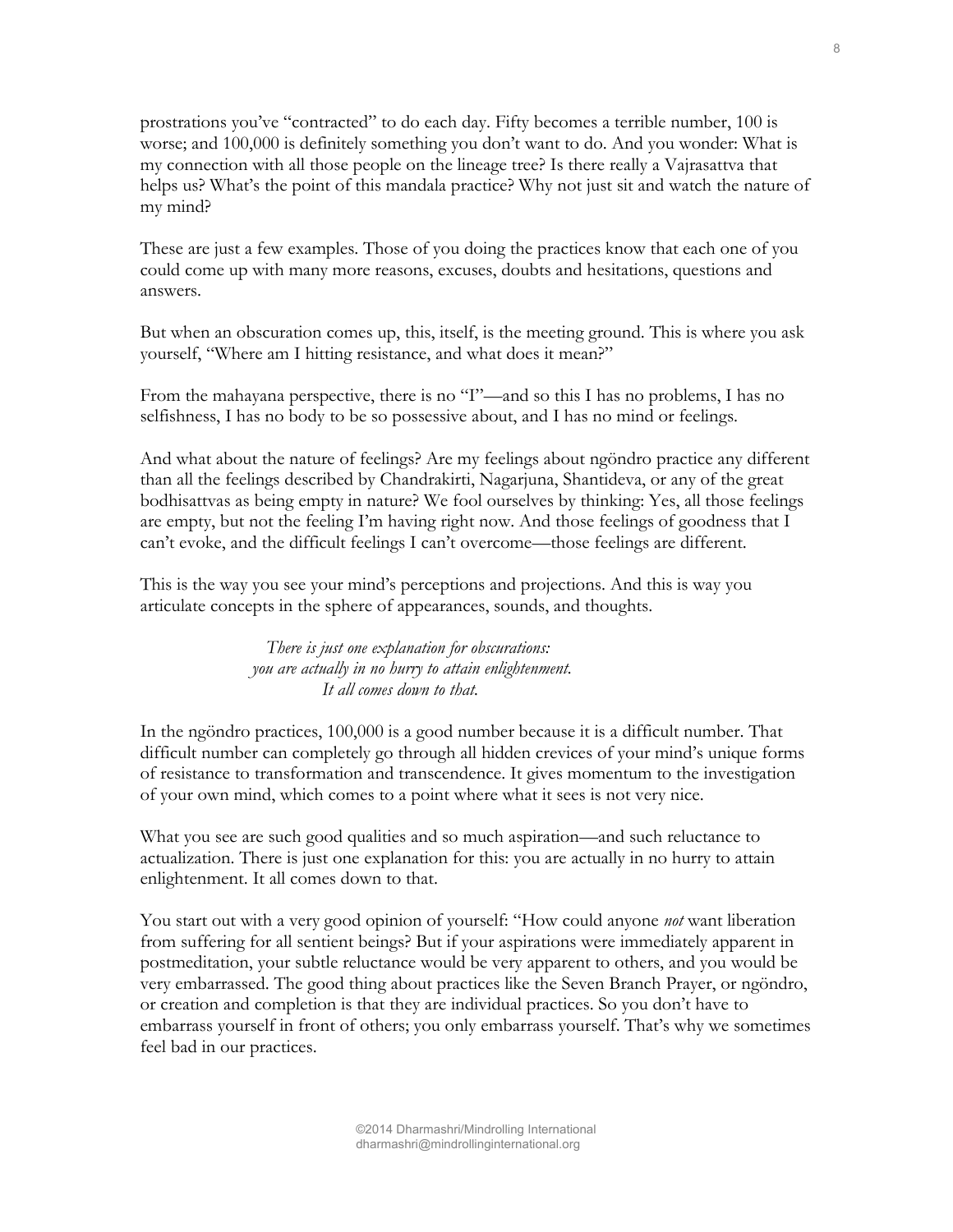Longchen Rabjam says it very beautifully using the analogy of the onion. You peel away one skin thinking, "OK, there's naked awareness under this." But there's another skin under that, and another, and another. There is no end to the layers of "skins," which are our habitual patterns. You're amazed by the intricacies, the thickness, and stickiness of these layers. You see that anger is not just one thing; it's layer upon layer of subtle aggression, subtle hatred, subtle jealousy, and subtle self-cherishing—and suddenly the word "defilement" comes alive.

You begin to understand that "lifetimes" refers not just to the life and death of the physical body, but to the millions and billions of lifetimes of obscurations repeated over and over. Then you see that 100,000 un-peelings are just the top layer—and you get just a taste of what it means to tame the mind.

# **Being Your Own Guide and Teacher**

With a more mature understanding of the thickness and complexity of obscurations, any simplistic or childish sense of them falls apart; and any simplistic or childish understanding of what it means to tame or transcend the mind falls apart. You see that taming and training the mind is not that easy. The familiar repetition of giving in to and sustaining deluded concepts does not erode that easily—which is what must happen for the inherent nature to manifest.

As the great teachers have said: When the whole body is full of poison, the amount of medicine used to treat one finger—while it may be good medicine—will not be powerful enough to antidote that amount of poison. Likewise, to erode lifetimes of strong, sticky familiarization with obscurations, the little form or formless practices you like to do, the little bits of dharma you like to read, the little bits of sitting or whatever other sweet little practices you all like to do—while all very fine—will not be powerful enough to erode that amount of obscurations.

A vajrayana meditator must have a more mature perspective, and see the issues of samsara and nirvana more directly and courageously. Just as a child grows up to be independent, a practitioner grows up and gains the maturity to examine and see such things very clearly.

And then, as is said, you must "tie the nose-rope" to your own head. The analogy of an animal tying its own lead-rope refers to a mature practitioner who is not led on by anyone or anything else: not by theories, not by anyone else on the path. You actually take hold of the rope yourself and exercise your freedom by being your own guide and teacher.

At this point, however, being your own guide and teacher *does* require support. Submerged as you are in layers of familiar habitual patterns and delusions, the supports that keep you afloat are the practices: in particular, the refuge practice and generation of bodhichitta. And then there are the practices of actually building up confidence in one's own nature, and of understanding the true nature of all phenomena and one's self—and the practice of not being deterred by obscurations.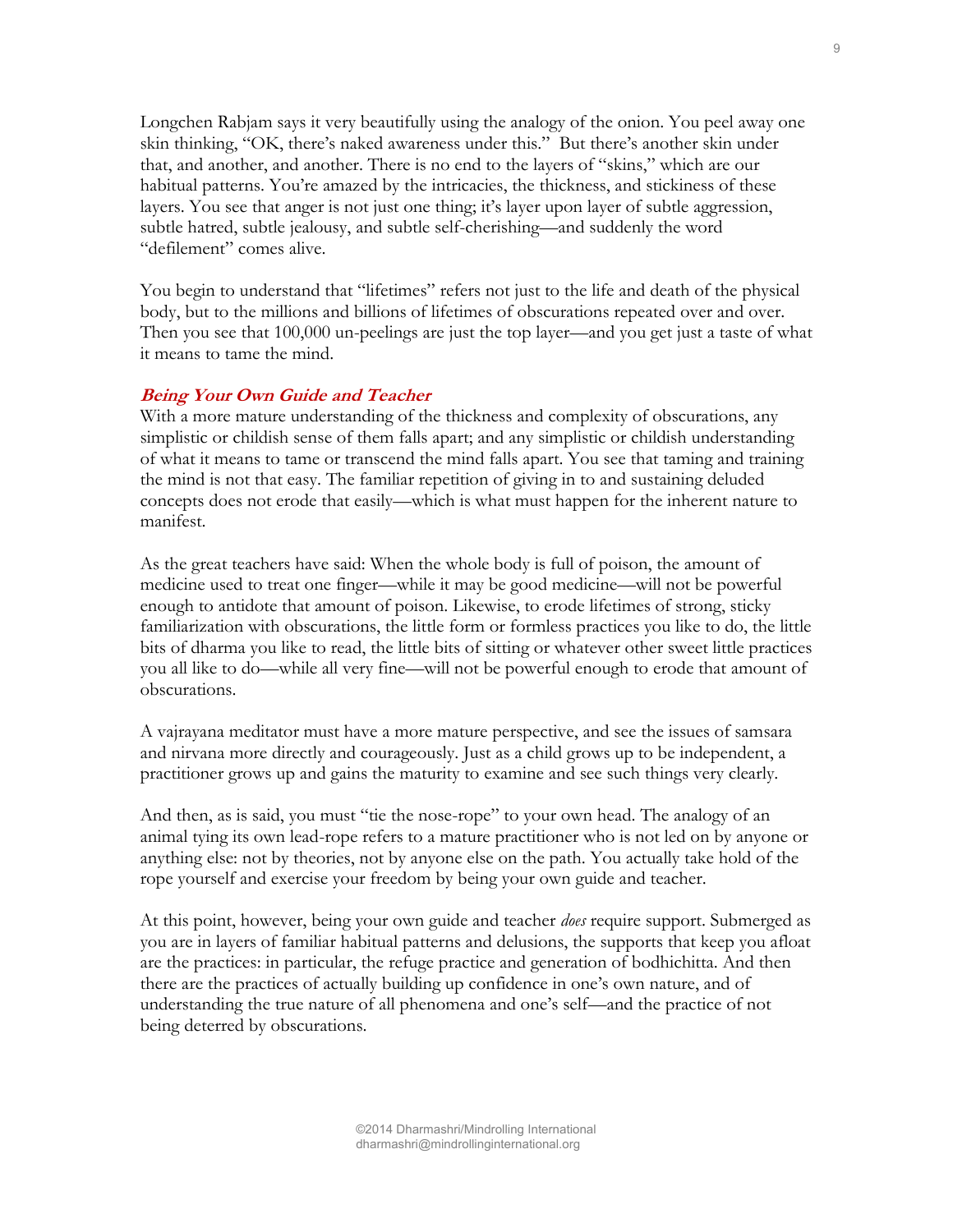#### **BEYOND THE MUNDANE MIND**

It is very common, for western and eastern practitioners alike, to *think* we want to attain enlightenment and benefit sentient beings. But there is a tremendous difference between aspiration and actualization. We want to, we hope to, we wish to—but we may not actually have the courage to actualize our aspiration. Therefore the tendency is to take an intellectual approach to the teachings. The pitfall, then, is the tendency to come up with many impediments and obstacles to the path of practice.

#### **Ego Will Never Say I'm Sorry**

One very big obstacle on the path is imagining there is plenty of time to retain habitual patterns. Then certain seemingly intelligent ideas may be sustained—ideas that are actually very foolish because they arise from a neurotic mind. But we listen to these messages because they sound good. We may put off practicing because we're "not ready." Now, from all appearances, that sounds very sensible. There are many instances in the mundane world where this would be taught: a simple logic like "Don't cook until you know how." So you apply that samsaric logic to the path of practice. You think that you shouldn't begin something unless you know everything about it, or until you really feel ready. You think, "That's just being honest with yourself."

Now, is ego ever going to be honest with itself or say, "Look, I'm *really* sorry I've been so negative my whole life, I'll never get it, it's time to give me up"? We would like ego to come up that kind of honesty, but it's not going to happen. Instead ego is going to continue to promote the message of mundane-ness and sustain mundane ideas and samsaric tendencies, so that its survival is completely secured.

It is essential, therefore, to reflect on the passage of time.

Over the years, many of you have done exceptionally well. You have been walking the path as dedicatedly as anyone possibly could, with sincerity, diligence, and exertion; and you have maintained a kind of continuum of stability, which is very excellent. But there are also people with tremendous potential and qualities, people with clear sharp minds and good kind hearts—which is exceptionally important; people who are generous, skilled, and able to pick up things well; who have real inspiration and devotion to the path—until they encounter the indulgences of mundane mind.

There may only be one or two weaknesses. Some of you dwell on a single thought for a very long time. Or, you are just unable to get beyond some quagmire you've created for yourself, whether it's being so busy with your life, or so attracted to certain ambitions, or simply unable to cut through certain habitual patterns.

For three to five years, such occurrences may be fine. But when someone has not progressed on the path as they could have, as they *should* have, after struggling with the same things for ten or fifteen years or more—that is very worrisome. It leads us to know that you are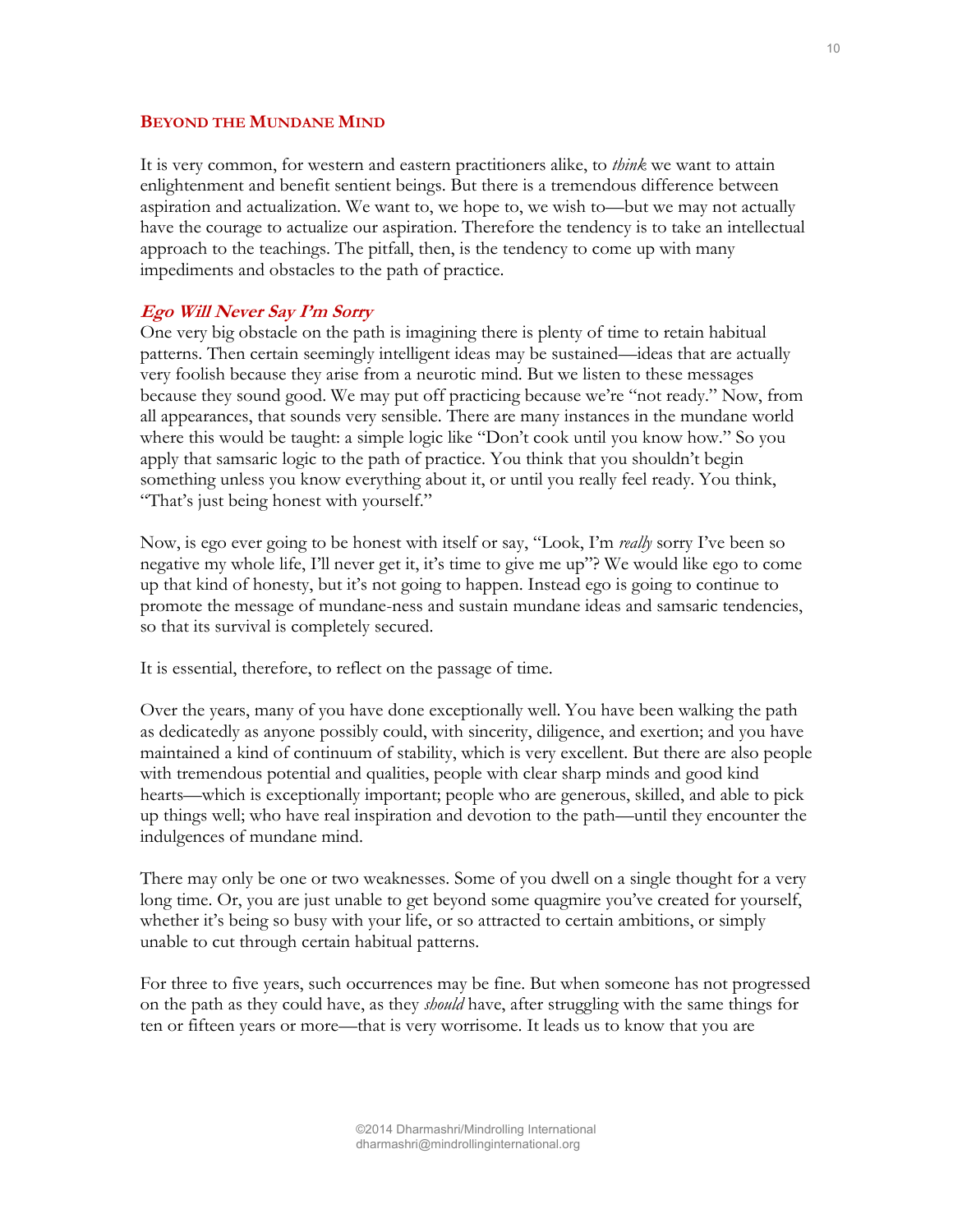sustaining everything on theory. You may be feeling good, fulfilled, useful, dharmic, and able to incorporate dharma into your life as an expression of devotion, love, and gratitude. But your physical body may simply be holding onto words, and agreeing with those words, and nothing beyond that.

As practitioners who have been so fortunate to receive teachings from many different teachers over a period of time, it is essential to come to a point of understanding the importance of *transcending*. To go beyond theorizing and intellectualizing the teachings, you must incorporate all those words into your own practice. And for this, it is essential to enter the vajrayana path.

# **Vajrayana Is Not Difficult…**

*Vajrayana is not difficult, but we make it difficult. When you examine this particular difficulty, you see that the only point of resistance is in actualizing what you* thought *was your motivation.* 

Vajrayana is not difficult, but we make it difficult. Much of the difficulty is sparked by the "rumors" of those people who struggle with what—when you examine it—comes down to just one point. That one point is resistance to actualizing what you *thought* was your motivation. And of course that is difficult. Because at some point, the dharma must be powerful enough to completely sever all familiarities: familiar attachments, habitual ways of thinking, and the familiar ways you color those projected thoughts. It means your familiar ways of articulating labels, and your ways of defining, characterizing, and exaggerating concepts. These are *extremely* difficult things to let go of.

On the one hand, you do understand being kind, being selfless, and being able to rest in the nature of mind—all of these things are good. But you don't actually see that in order to *be* kind, to practice selflessness, or to rest in your own true nature, simultaneously there must be a giving up of that familiar way you think; the way you articulate; the way you designate or label thoughts; and the way you allow the characteristics of a concept to proliferate.

When we begin to sense what this giving up actually entails, fear sets in. Reluctance sets in. Discouragement sets in. All the habitual neuroses kick up a big fight. They join forces and come up with all kinds of ideas. Some of these ideas place blame on the outside: these practices don't make sense; they are very traditional, very dated. I don't feel connected. Why would anyone do this?

Some good Buddhists resist putting blame on "other," so you blame yourself: you're not adequate; the potential isn't there; you have so much work to do on yourself and you don't have the time. All sorts of good-sounding ideas will come up—meanwhile, the ground you're walking on is continuously shifting. It is a continuous, impermanent flow. Time passes—yet the repetition of the same habits goes on.

A practitioner must see this shifting ground and passage of time. In everything you do, sense this passage of time. Everything is moving; life is moving. You've been with the dharma ten,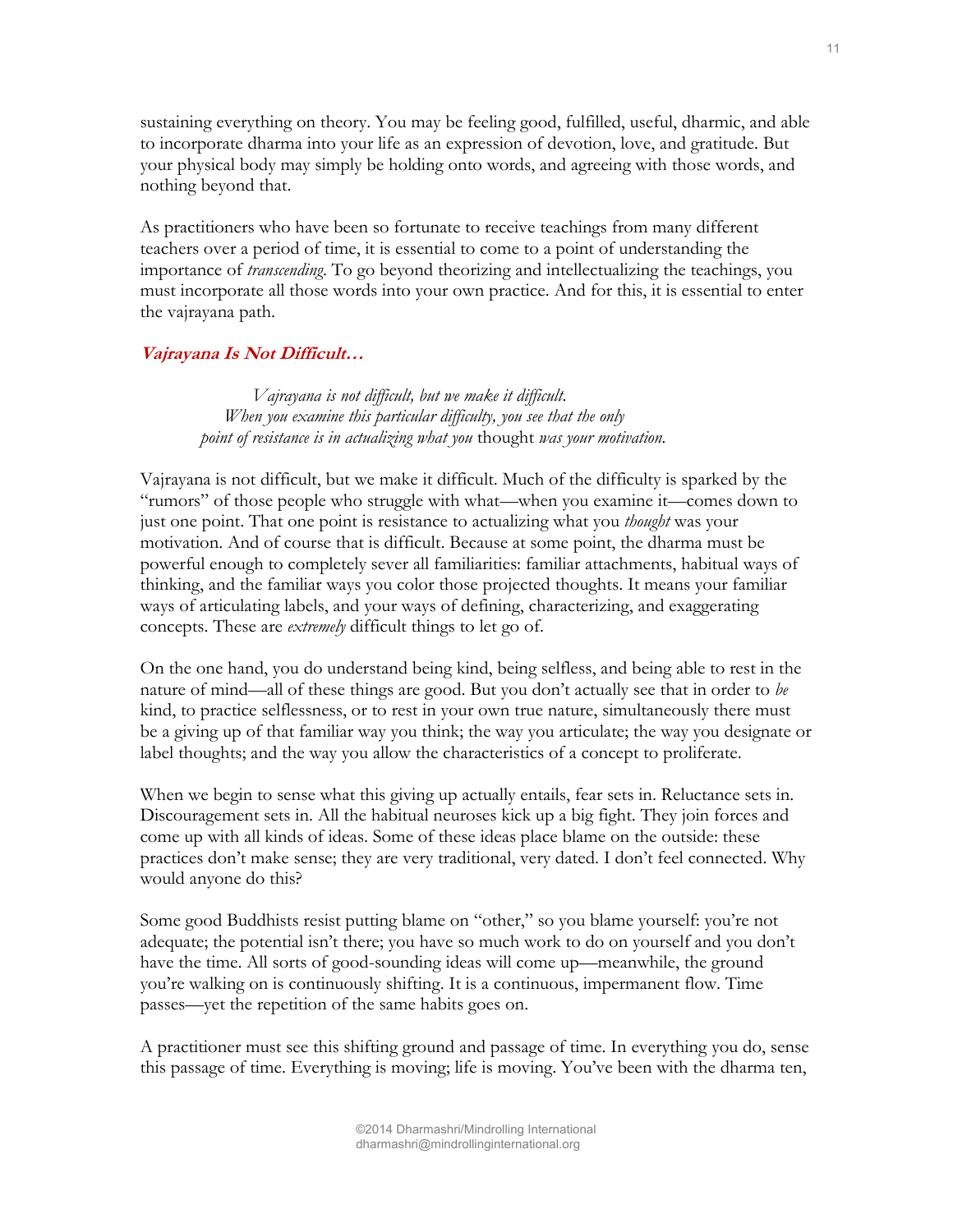twenty, thirty years—that's a long time, more than half of your life. For some of us, much of our life has moved on. Yet still you sustain a sense of discouragement or doubt or hesitation, or you nurture some impediment—which is nothing but a concept, but you allow this concept to become so very strong. Meanwhile time passes.

And what are you left with? A very big head, as we say in Tibetan—filled with lots of theories, lots of profound words and understanding of the view—but somehow, a head that seems severed from the body. When the head is not attached to the body, there is no life in it. Likewise, there will not be enough power in your profound knowledge of dharma to do the necessary job of completely uprooting the basic tendencies of ignorance.

A meditator who is satisfied with theory alone is like someone who holds onto the seed of a fruit tree, visualizing the tree it could become in the future. But will you be absolutely satisfied with the taste of visualized fruit—while others plant trees and produce fruit that can actually satisfy not only their own hunger, but the hunger of others? If you truly think you will be content with a seed and some theory about its potential, while others have an actual tree and fruit that satisfies hunger and taste—that's your choice.

Ultimately, in the nature of mind, yes, even the tree is illusory. If you have truly realized the mahayana and madhyamika teachings to such a degree that all appearances, sounds, and thoughts are truly seen as illusory in nature—that's fine. One can't argue with that. But in that case, you shouldn't have any of the dualistic tendencies of ordinary life. There should be no hope, no fear, and no clinging even to the need for a seed.

But you can't be clinging to a seed, and pretend the fruit doesn't matter. From that perspective it is essential to understand that, yes, all these aspects and details of vajrayana especially when we talk about ngöndro—are difficult. But what is not difficult in life? Everything is difficult. The mess we've created in life is very difficult. Therefore the broom that sweeps up that mess must, of course, be very powerful.

Therefore it is necessary to understand ngöndro correctly, and to work to realize the mahayana view.

# **Cultivating the Vajrayana Spirit**

All of you who have begun to understand vajrayana must try to *be* vajrayanists. Otherwise, you cannot study, understand, and benefit from the vajrayana teachings.

To being a vajrayanist means that you cannot approach the path of practice with mentality of someone who is constantly meek. Meekness should be most prevalent when you're about to do something horribly negative. You're about to get angry, or you're about to demonstrate your arrogance, or you're about to get terribly jealous—that's the time to be meek. Otherwise, meekness is not good.

Instead, be brave. Be courageous. Even when you don't feel courageous, always remember to trust the blessings and the power of the aspirations from which these teachings have evolved and been given to you.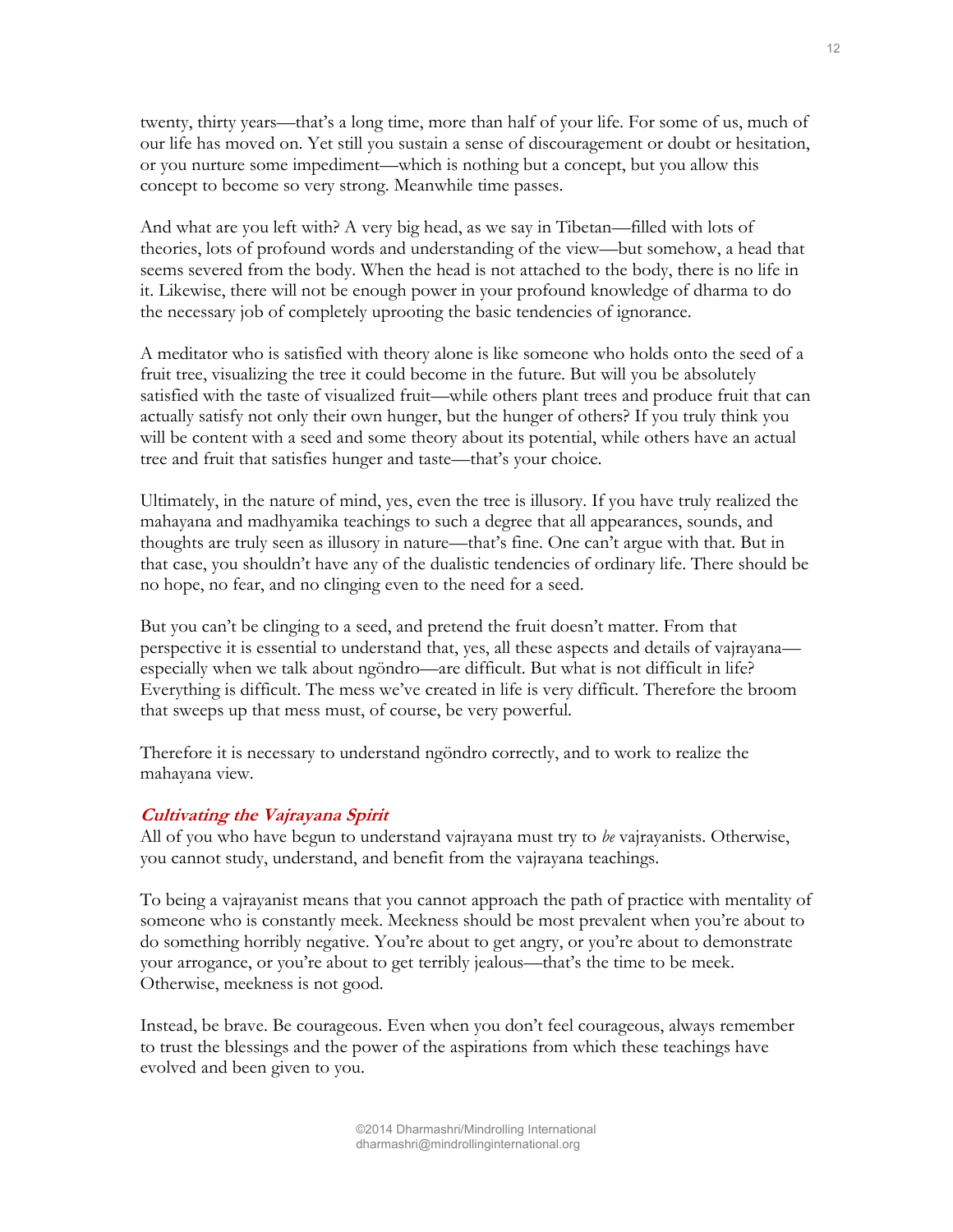Sometimes it is good to work with your own mind's ability; but sometimes it is better to trust the courage of the gurus and bodhisattvas. When we read the aspiration chants, for example, in my own mind I always think: More than whatever I could possibly think of, may that be the better aspiration. In this way, I put more trust in the words of the bodhisattvas. It is their words of aspiration that form the basis of my courage. And it is their aspirations that actually hook my meek mind and make it more flexible, more open, and vast.

Train yourself to think in this way, and allow the rigidity and tightness of your hesitation to be taken care of by the words of the bodhisattvas. Allow their words to nourish and protect you, and assist you to open up your mind. By skillfully going beyond doubts and hesitation, you will truly be able to "merge your mind with the mind of the Buddha," as is said in the vajrayana teachings.

This is what it means to "cultivate the vajrayana spirit." It is a mind vast enough to take in a sense of all things being possible: being open is possible; being flexible is possible; letting go is possible. Having nothing but awareness is possible—and giving yourself every opportunity to merge your mind with that possibility is essential.

# **When Something Really Matters…**

Truthfully speaking, it is understandable that many of the transmissions and teachings you take won't all be put into practice. You will try, but the mind is very tricky. There are always changes of mind; and the repetitiveness of habitual patterns; and the time it takes for the teachings to be fully incorporated and engaged in. You may make a commitment to do certain things, such as ngöndro, which is good. And it's quite all right to aspire to incorporate other transmissions and teachings in the future. You have to keep that aspiration in mind.

However, when you do them in the future, it is also quite possible there may not be a teacher. There may not be a text or an explanation. This may or may not be the case. So with that in mind, if there is something that would be useful to learn or practice in the future even if you're not doing ngöndro at this time—you should not hesitate to learn about it and keep the aspiration to incorporate it into your practice.

When something really matters to us, like falling in love, you have lots of time to give to it. You sleep less. You make yourself available. You give up other situations, without it being a sacrifice. And you never say, "I don't have time for this." Which confirms the suspicion that you actually do have time—but Dharma is not the priority.

Where Dharma is not the priority, it comes back to not understanding the value of Dharma. The antidote to that is to really learn the qualities of the dharma. And then it is absolutely important to truly take refuge in the Dharma and generate devotion to the dharma. The mind will then open up and the vastness of the entire view of dharma can be contained.

# **It Comes Back to This**

When, through the stages of ngöndro, you yourself come up with confidence in your Buddha nature, from that moment on you are no longer reliant upon any method, practice, or meditation. But as long as some obscuration is more powerful than your confidence in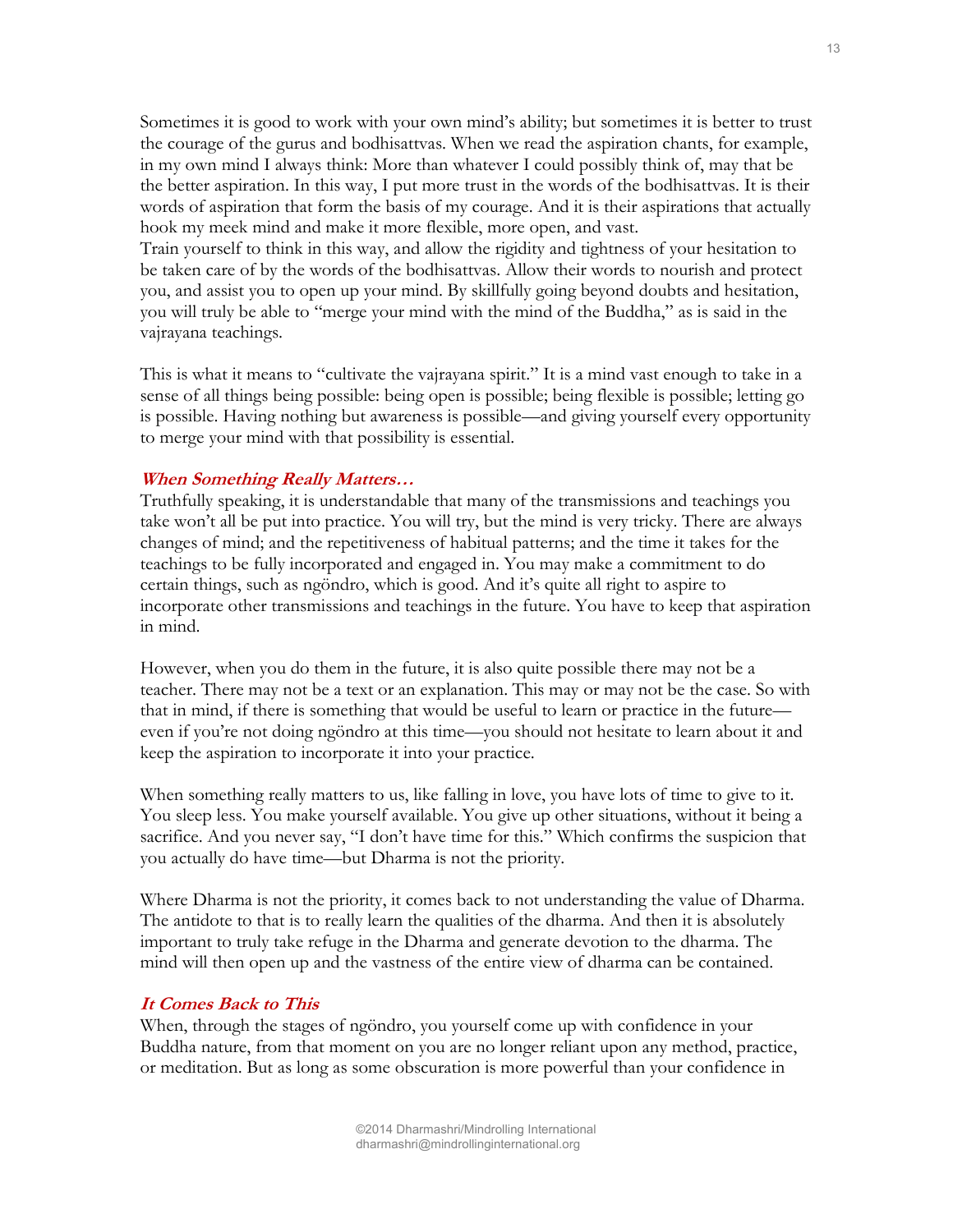your Buddha nature, you will always have someone to prostrate to, something to purify, and something to obtain.

How long will you be in need of more blessings before having more confidence in your Buddha nature? I leave that up to you. How many more purifications will you have to do before confidence in your primordially enlightened mind—which needs no contribution from you—arises? Until then, you will be reliant on the practice of purification.

If, as of today, you can rest and relax without obscurations, you are done with ngöndro. But if the belief in your obscurations is stronger than your belief in the nature of your mind, then 100,000 of each practice is what you start with. You'll have 100,000 moments to think about it. Ultimately, it comes back to this.

Guru Yoga is the supposed to be the last ngöndro practice. But what does it mean to dissolve the guru's mind—Vajrasattva's mind, the mind of the Buddha—into your own mind? It means is that they are, by nature, indistinct. If you can truly rest with confidence in that, then you can also truly meet all appearances as mere projections of your mind.

Until then you, yourself, are deciding that there are impediments stronger than your Buddha nature and impurities that need more purification. Because you feel inadequate, you need to prostrate to those superior to you. Because you think you're submerged in impurities, you have a Vajrasattva practice to do. Because you feel incapable of being nothing but bodhichitta, you have a bodhichitta practice to recite. Because you think all the skandhas and elements are distinct from you, you will actually give away mandalas. And you will keep putting yourself into the guru and the guru into yourself, until you come to the point of knowing either you are two or you are one.

If you are two, go back to the refuge and, again, place the guru on the lineage tree. If you truly see your mind and the guru's mind as indistinct, then your ngöndro practice is complete.

This is the way to look at ngöndro from an essential perspective. Those of you who have confidence in your Buddha nature and can rest in that don't need to come back for the next session. [Laughter.] That would be best. That's the way it should be.

These are some things to keep in mind, especially as you begin to enter into the vajrayana practices.